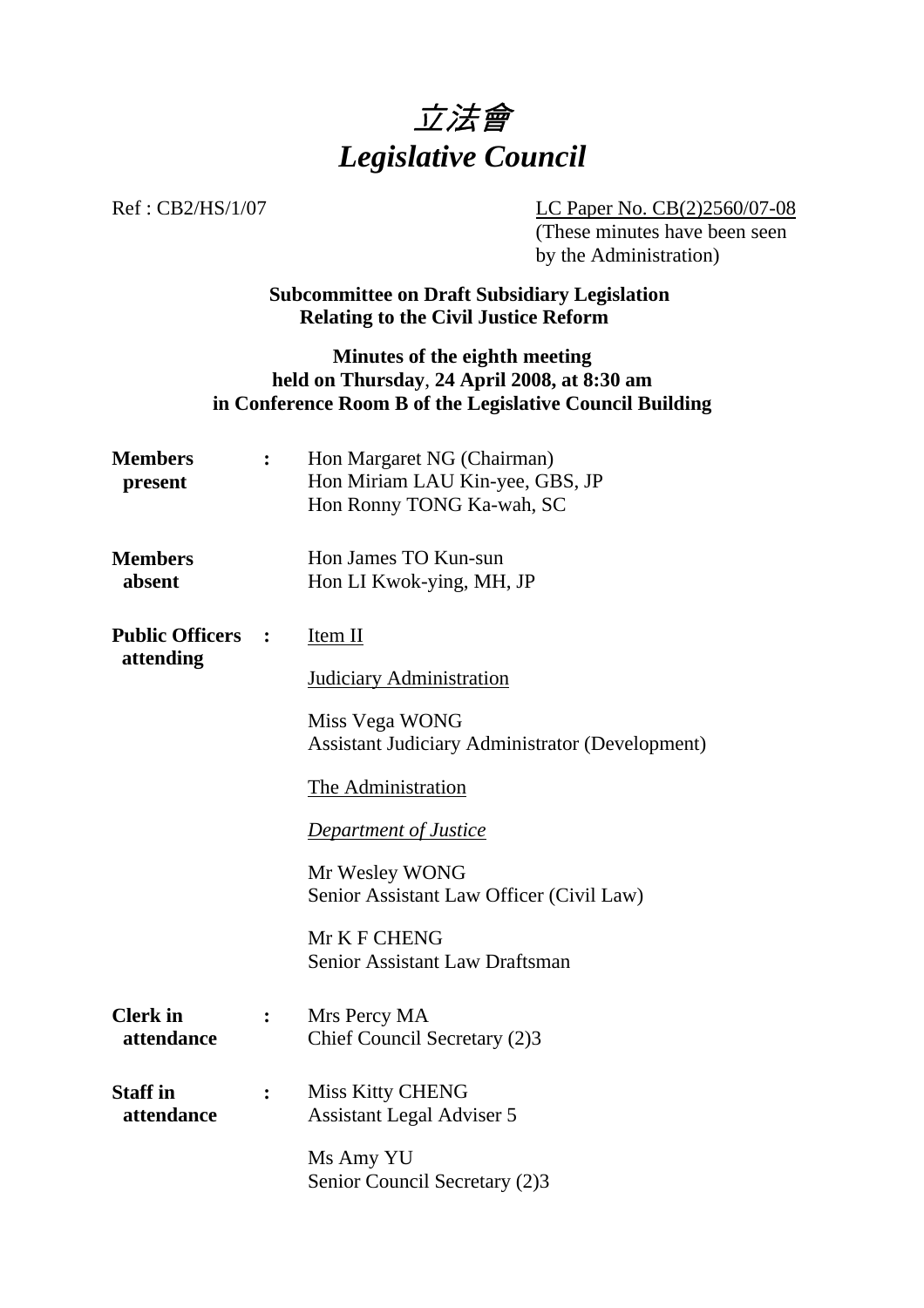# **I. Confirmation of minutes of meeting**

(LC Paper No. CB(2)1703/07-08 - Minutes of meeting on 8 April 2008)

The minutes of meeting held on 8 April 2008 were confirmed.

# **II. Meeting with the Administration/Judiciary Administration**

(LC Paper No. CB(2)1705/07-08(01) - Paper entitled "Procedure under New Order 25 - Case Management Summons and Conference" provided by the Judiciary Administration

LC Paper No. CB(2)1000/07-08(01) - Proposed amendments to RHC together with the following Annexes -

Annex A - a summary table setting out the RHC Orders affected and the relevant Amendment Rules in the Draft RHC

Annex B - the Draft RHC

Annex C - the marked-up version of the provisions affected by the amendments in the Draft RHC

 LC Paper No. CB(2)1129/07-08(01) - Policy aspects of the proposed amendments to RHC

LC Paper No. CB(2)1152/07-08(01) - Summary of views received on the Draft RHC during the public consultations in April 2006 and October 2007 and the response of the Steering Committee on Civil Justice Reform

 LC Paper No. CB(2)1373/07-08(02) - Judiciary's response to the first round of submissions from deputations)

The Subcommittee deliberated (index of proceedings attached at **Annex**).

Scrutiny of the proposed amendments to the Rules of the High Court (RHC)

**Judiciary Judiciary** 3. The Judiciary Administration was requested to – Admin

Part 10 - Case Management Timetabling and Milestones

- (a) consider adding a note to the questionnaire on case management to alert the parties that they should, as far as possible, try to agree the directions and timetable for the case without requiring reference to the court;
- (b) consider setting out explicitly in Order 25 rule 1B the threshold for granting applications for variation of milestone dates, as in the case of non-milestone dates;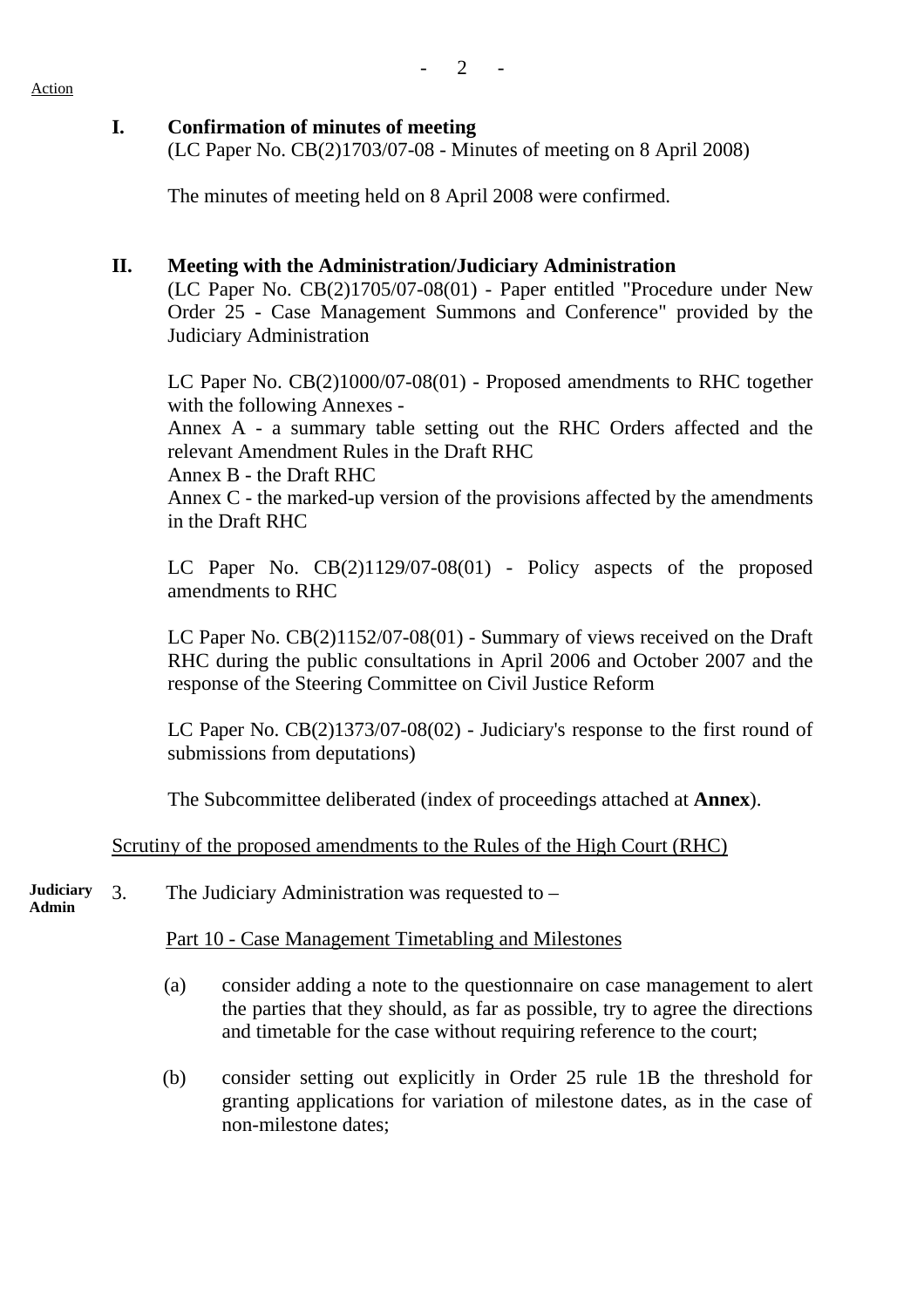### Part 11 - Vexatious Litigants

(c) clarify the mode for commencing proceedings for applications for vexatious litigant orders under the existing and proposed procedures; and consider whether a fast-track procedure should be provided for applications involving little or no factual disputes;

## Part 15 – Wasted Costs

- (d) clarify the scope of "legal representative" as defined in Order 62 rule 1(1), in particular whether it covered ex-legal representatives where a litigant had changed legal representatives in the course of the litigation; and
- (e) clarify whether there were any sanctions under the proposed rules for breach of Order 62 rule 8C (Application for wasted costs order not to be used as a means of intimidation) and address members' concern about the practical difficulties in monitoring compliance with the rule.

#### **III. Any other business**

4. The Chairman reminded members that the next meeting would be held on Tuesday, 29 April 2008 at 10:45 am.

5. The meeting ended at 10:20 am.

Council Business Division 2 Legislative Council Secretariat 8 July 2008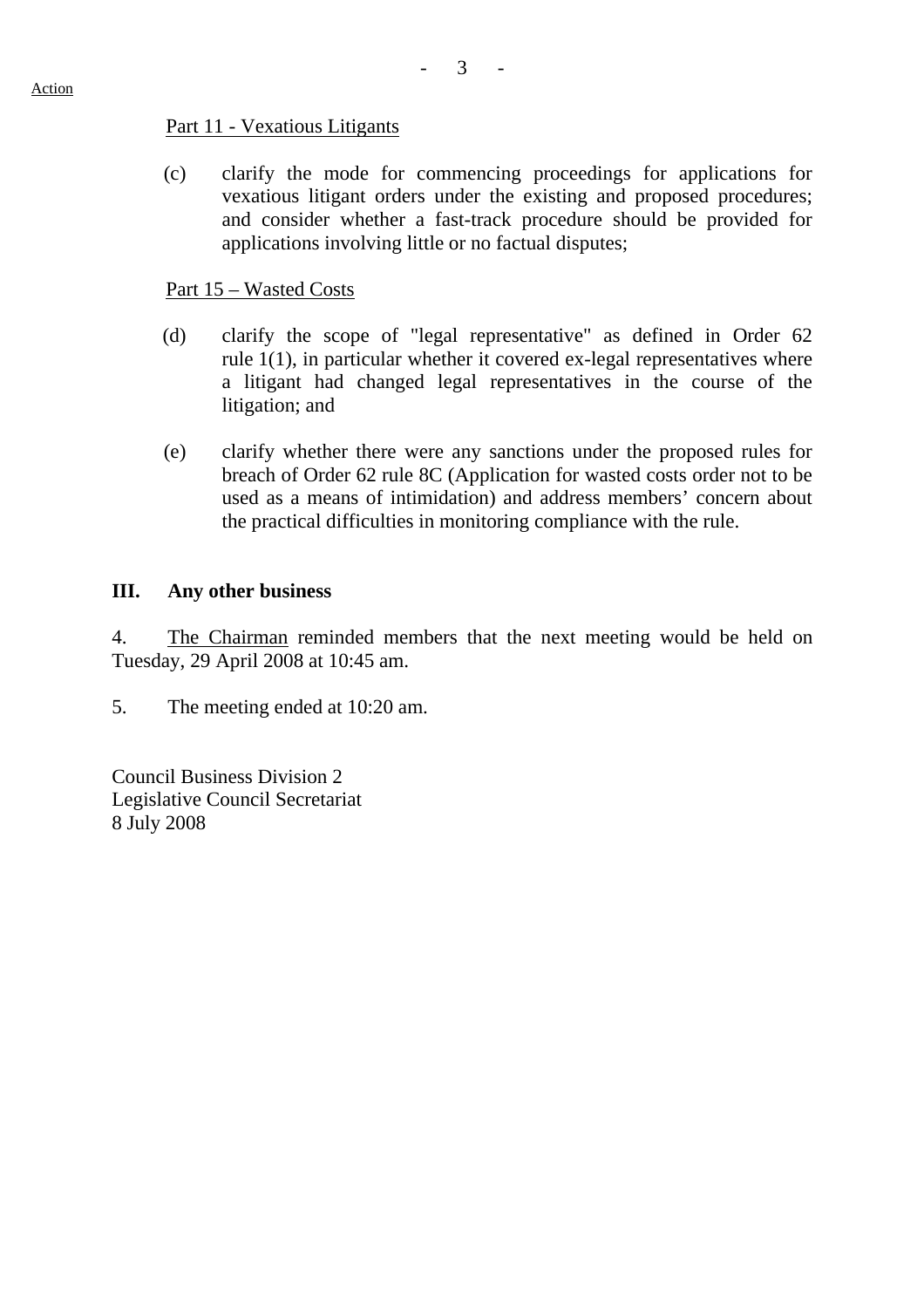### **Proceedings of the eighth meeting of the Subcommittee on Draft Subsidiary Legislation Relating to the Civil Justice Reform on Thursday**, **24 April 2008, at 8:30 am in Conference Room B of the Legislative Council Building**

| <b>Time Marker</b> | Speaker(s)                                 | Subject(s)                                                                                                                                                                                                                                                                                                                                                                                                                                                                                                                                                                                                                                                                                                                        | <b>Action</b><br>required |
|--------------------|--------------------------------------------|-----------------------------------------------------------------------------------------------------------------------------------------------------------------------------------------------------------------------------------------------------------------------------------------------------------------------------------------------------------------------------------------------------------------------------------------------------------------------------------------------------------------------------------------------------------------------------------------------------------------------------------------------------------------------------------------------------------------------------------|---------------------------|
| $000207 - 000250$  | Chairman                                   | Confirmation of minutes of meeting                                                                                                                                                                                                                                                                                                                                                                                                                                                                                                                                                                                                                                                                                                |                           |
| 000251 - 001134    | Chairman<br>Mr Ronny TONG<br>Ms Miriam LAU | Discussion<br>of<br>the<br>the<br>work<br>plan<br>on<br>Subcommittee proposed by the<br>Judiciary<br>Administration (JA)                                                                                                                                                                                                                                                                                                                                                                                                                                                                                                                                                                                                          |                           |
| 001135 - 002154    | Chairman<br>Judiciary Administration       | Part 10 - Case Management Timetabling and<br>Milestones<br>(Recommendation 49)<br>Briefing by JA on its paper entitled "Procedure<br>under New Order 25 - Case Management<br>Summons and Conference" [LC Paper No.<br>$CB(2)1705/07-08(01)]$                                                                                                                                                                                                                                                                                                                                                                                                                                                                                      |                           |
| 002155 - 002220    | Chairman<br>Judiciary Administration       | Order 14 rule 6                                                                                                                                                                                                                                                                                                                                                                                                                                                                                                                                                                                                                                                                                                                   |                           |
| 002221 - 002233    | Chairman<br>Judiciary Administration       | Order 18 rule 21(3)                                                                                                                                                                                                                                                                                                                                                                                                                                                                                                                                                                                                                                                                                                               |                           |
| 002234 - 002248    | Chairman<br>Judiciary Administration       | Order 24 rule 2(7), rule 4(2)                                                                                                                                                                                                                                                                                                                                                                                                                                                                                                                                                                                                                                                                                                     |                           |
| 002249 - 002717    | Chairman<br>Judiciary Administration       | New Order 25<br>rule 1 - Case Management Summons and<br>Conference<br>Members noted from JA that the questionnaire<br>on case management would be prescribed by a<br>practice direction. The Chairman's view that<br>unrepresented litigants might not be aware of the<br>practice direction and consideration should be<br>given to adding a note to the questionnaire to<br>alert the parties that they should, as far as<br>possible, try to agree the directions and timetable<br>for the case without requiring reference to the<br>court<br>JA's response that -<br>the drafting of the questionnaire was still<br>(a)<br>underway and the legal profession would<br>be consulted in due course before<br>promulgation; and | JA to follow up           |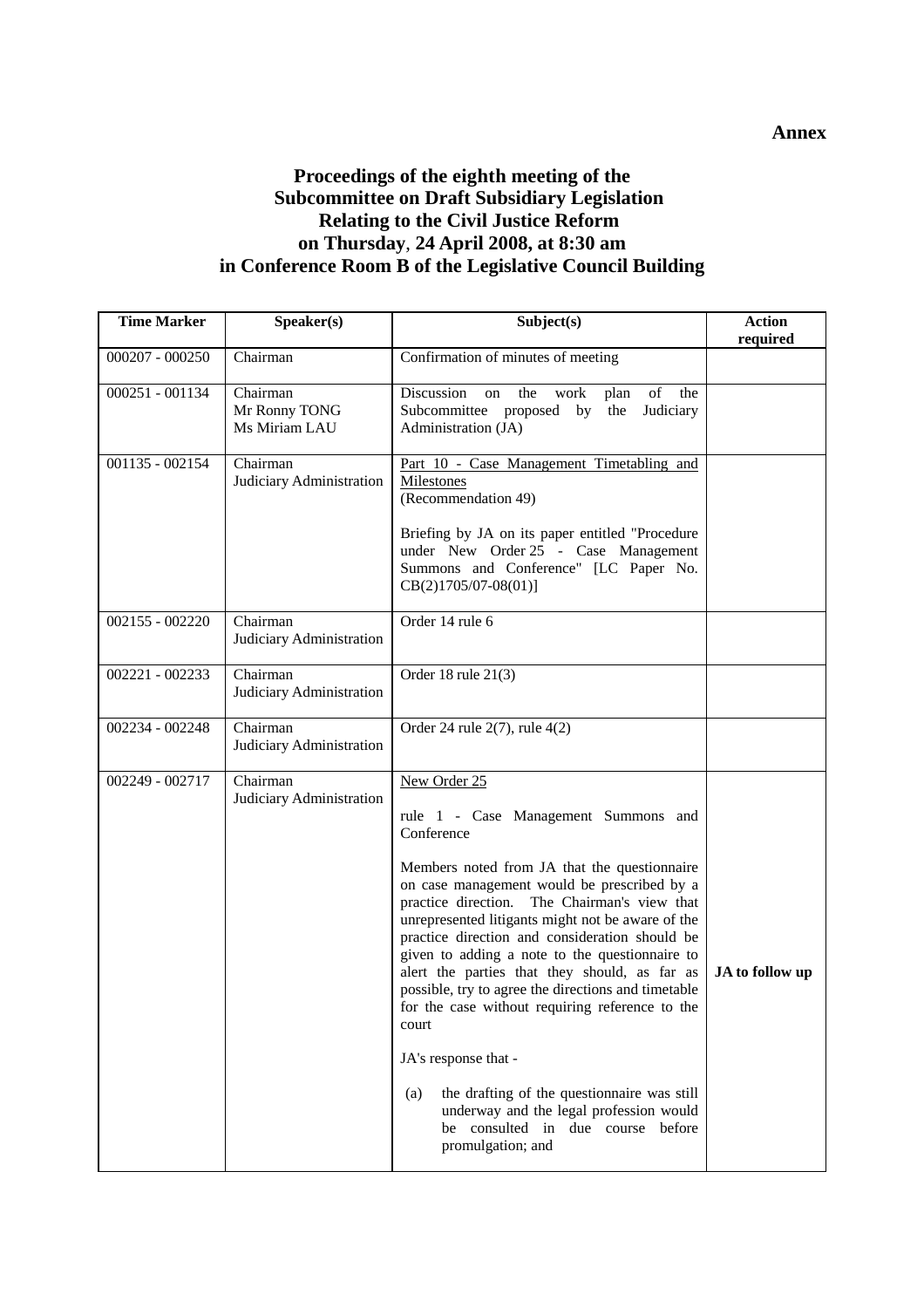$- 2 -$ 

| <b>Time Marker</b> | Speaker(s)                                                              | Subject(s)                                                                                                                                                                                                                                                                                                                                                                                                                                                                                                                                                                                                                                                                                                                                                | <b>Action</b><br>required |
|--------------------|-------------------------------------------------------------------------|-----------------------------------------------------------------------------------------------------------------------------------------------------------------------------------------------------------------------------------------------------------------------------------------------------------------------------------------------------------------------------------------------------------------------------------------------------------------------------------------------------------------------------------------------------------------------------------------------------------------------------------------------------------------------------------------------------------------------------------------------------------|---------------------------|
|                    |                                                                         | the chairman's view would be taken into<br>(b)<br>consideration<br>designing<br>the<br>in<br>questionnaire.                                                                                                                                                                                                                                                                                                                                                                                                                                                                                                                                                                                                                                               |                           |
| 002718 - 002817    | Chairman<br>Judiciary Administration                                    | rule 1A - Case management timetable                                                                                                                                                                                                                                                                                                                                                                                                                                                                                                                                                                                                                                                                                                                       |                           |
| 002818 - 003305    | Chairman<br>Judiciary Administration<br>Ms Miriam LAU                   | rule 1B - Variation of case management<br>timetable<br>Ms Miriam LAU noted that it was specified in<br>rule 1B(5) that the court would not grant an<br>application for variation of a non-milestone date<br>unless there were sufficient grounds for doing<br>so, but rule 1B was silent on the threshold for<br>granting an application for variation of a<br>milestone date<br>JA's response that the approach was in line with<br>the recommendation in the Final Report that<br>milestone dates could only be varied in<br>exceptional circumstances, and this could be<br>made clear in a practice direction.<br>JA was<br>requested to consider setting out explicitly in<br>rule 1B the threshold for granting applications<br>for milestone dates | JA to follow up           |
| 003306 - 004012    | Chairman<br>Judiciary Administration<br>Ms Miriam LAU<br>Administration | rule 1C - Failure to appear at case management<br>conference or pre-trial review                                                                                                                                                                                                                                                                                                                                                                                                                                                                                                                                                                                                                                                                          |                           |
| 004013 - 004049    | Chairman<br>Judiciary Administration                                    | rules 2 to 7 and rule 9 - consequential<br>amendments                                                                                                                                                                                                                                                                                                                                                                                                                                                                                                                                                                                                                                                                                                     |                           |
| 004050 - 004112    | Chairman                                                                | rule 10 - Application to action in specialist list                                                                                                                                                                                                                                                                                                                                                                                                                                                                                                                                                                                                                                                                                                        |                           |
| 004113 - 004221    | Chairman<br>Judiciary Administration<br>Administration                  | rule 11 - Transitional provision                                                                                                                                                                                                                                                                                                                                                                                                                                                                                                                                                                                                                                                                                                                          |                           |
| 004222 - 004242    | Chairman<br>Judiciary Administration                                    | Order 28 rules 4, 8 and 9                                                                                                                                                                                                                                                                                                                                                                                                                                                                                                                                                                                                                                                                                                                                 |                           |
| 004243 - 004257    | Chairman<br>Judiciary Administration                                    | Order 29 rules 7(2) and 14                                                                                                                                                                                                                                                                                                                                                                                                                                                                                                                                                                                                                                                                                                                                |                           |
| 004258 - 004313    | Chairman<br>Judiciary Administration                                    | Order 33 rules $4(1)$ and 5                                                                                                                                                                                                                                                                                                                                                                                                                                                                                                                                                                                                                                                                                                                               |                           |
| 004314 - 004342    | Chairman<br>Judiciary Administration                                    | Order 34 rules $2(1)$ and $3(1c)$                                                                                                                                                                                                                                                                                                                                                                                                                                                                                                                                                                                                                                                                                                                         |                           |
| 004343 - 004407    | Chairman<br>Judiciary Administration                                    | Order 37 rules 4(3) and 10                                                                                                                                                                                                                                                                                                                                                                                                                                                                                                                                                                                                                                                                                                                                |                           |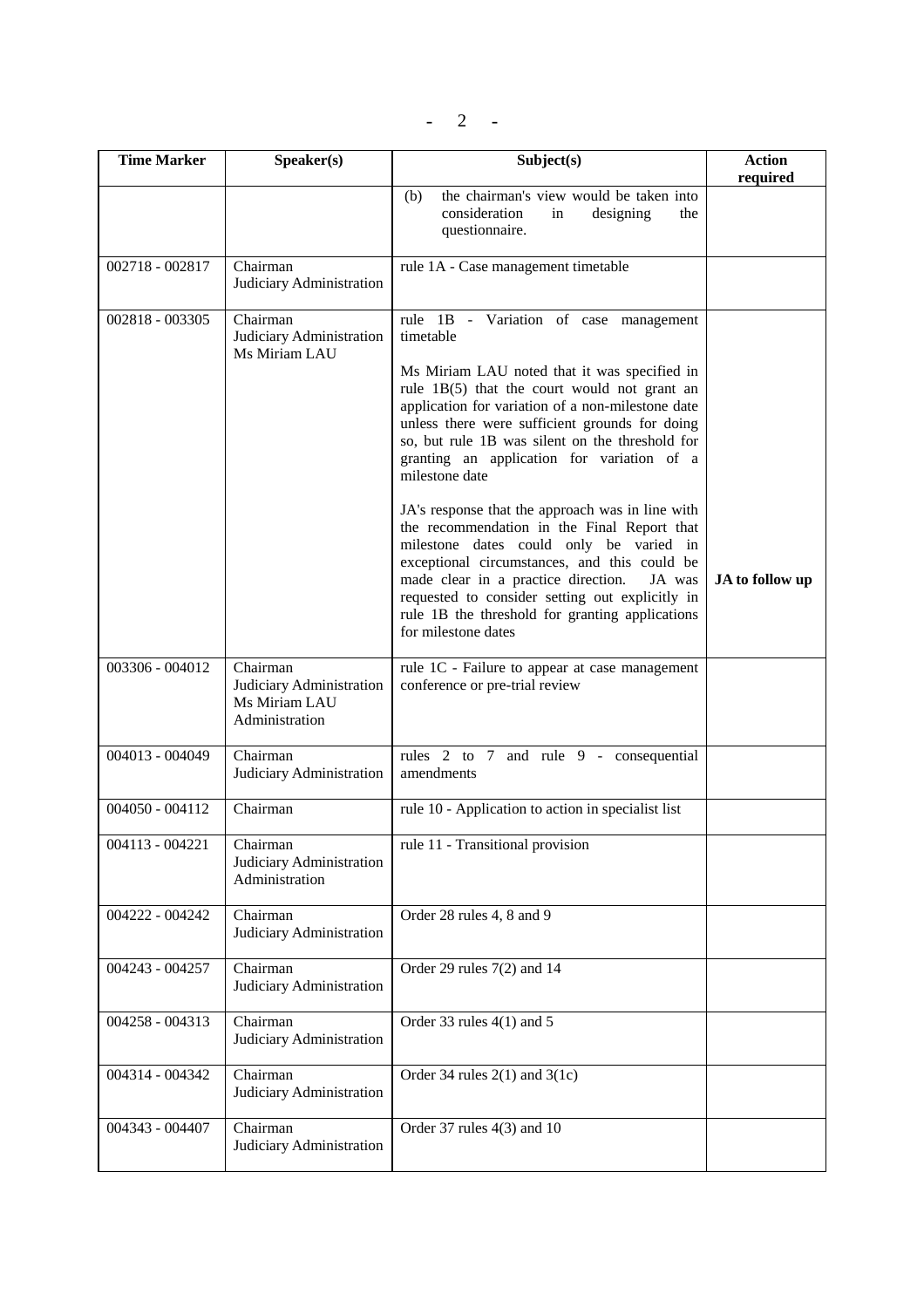| <b>Time Marker</b> | Speaker(s)                                                    | Subject(s)                                                                                                                                                                                                                                                  | <b>Action</b><br>required |
|--------------------|---------------------------------------------------------------|-------------------------------------------------------------------------------------------------------------------------------------------------------------------------------------------------------------------------------------------------------------|---------------------------|
| 004408 - 004518    | Chairman<br>Judiciary Administration                          | Order 38 rules 2A(2), 7(1) and 35 (1)                                                                                                                                                                                                                       |                           |
| $004519 - 004532$  | Chairman<br>Judiciary Administration                          | Order 72 rule 8                                                                                                                                                                                                                                             |                           |
| $004533 - 004611$  | Chairman<br>Judiciary Administration                          | Order 75 rules 18(10), 25, 26, 38, 40 and 41                                                                                                                                                                                                                |                           |
| 004612 - 004640    | Chairman<br>Judiciary Administration                          | Order 78 rule 5                                                                                                                                                                                                                                             |                           |
| 004641 - 004649    | Chairman<br>Judiciary Administration                          | Order 86 rule 5                                                                                                                                                                                                                                             |                           |
| 004650 - 004700    | Chairman<br>Judiciary Administration                          | Order102 rule 7                                                                                                                                                                                                                                             |                           |
| 004701 - 004711    | Chairman<br>Judiciary Administration                          | Order 103 rule 26                                                                                                                                                                                                                                           |                           |
| 004712 - 004720    | Chairman<br>Judiciary Administration                          | Order 115 rule 8(3)                                                                                                                                                                                                                                         |                           |
| 004721 - 004739    | Judiciary Administration<br>Chairman                          | Order 115A rule 18                                                                                                                                                                                                                                          |                           |
| 004740 - 004805    | Chairman<br>Judiciary Administration                          | Order 117 rule 10(3)                                                                                                                                                                                                                                        |                           |
| 004806 - 005113    | Mr Ronny TONG<br>Chairman<br>Judiciary Administration<br>ALA5 | Progress of the drafting of the Chinese version of<br>the draft subsidiary legislation<br>JA advised that the Chinese version of the<br>current draft Rules of the High Court was under<br>preparation, and would be ready by the end of<br><b>May 2008</b> |                           |
| 005114 - 005220    | Chairman<br>Judiciary Administration<br>Mr Ronny TONG         | Part 11 - Vexatious Litigants<br>(Recommendation 69)<br>Order 18 rule 19                                                                                                                                                                                    |                           |
| 005221 - 005302    | Chairman<br>Judiciary Administration                          | Order 32 rule 11(1)(da)                                                                                                                                                                                                                                     |                           |
| 005303 - 005338    | Chairman<br>Judiciary Administration                          | New Order 32A<br>rule $1$ – Application under section 27(1) of the<br>Ordinance                                                                                                                                                                             |                           |
| 005339 - 005540    | Chairman<br>Judiciary Administration<br>Administration        | rule $2$ – Application for leave for institution or<br>continuance of proceedings, etc.                                                                                                                                                                     |                           |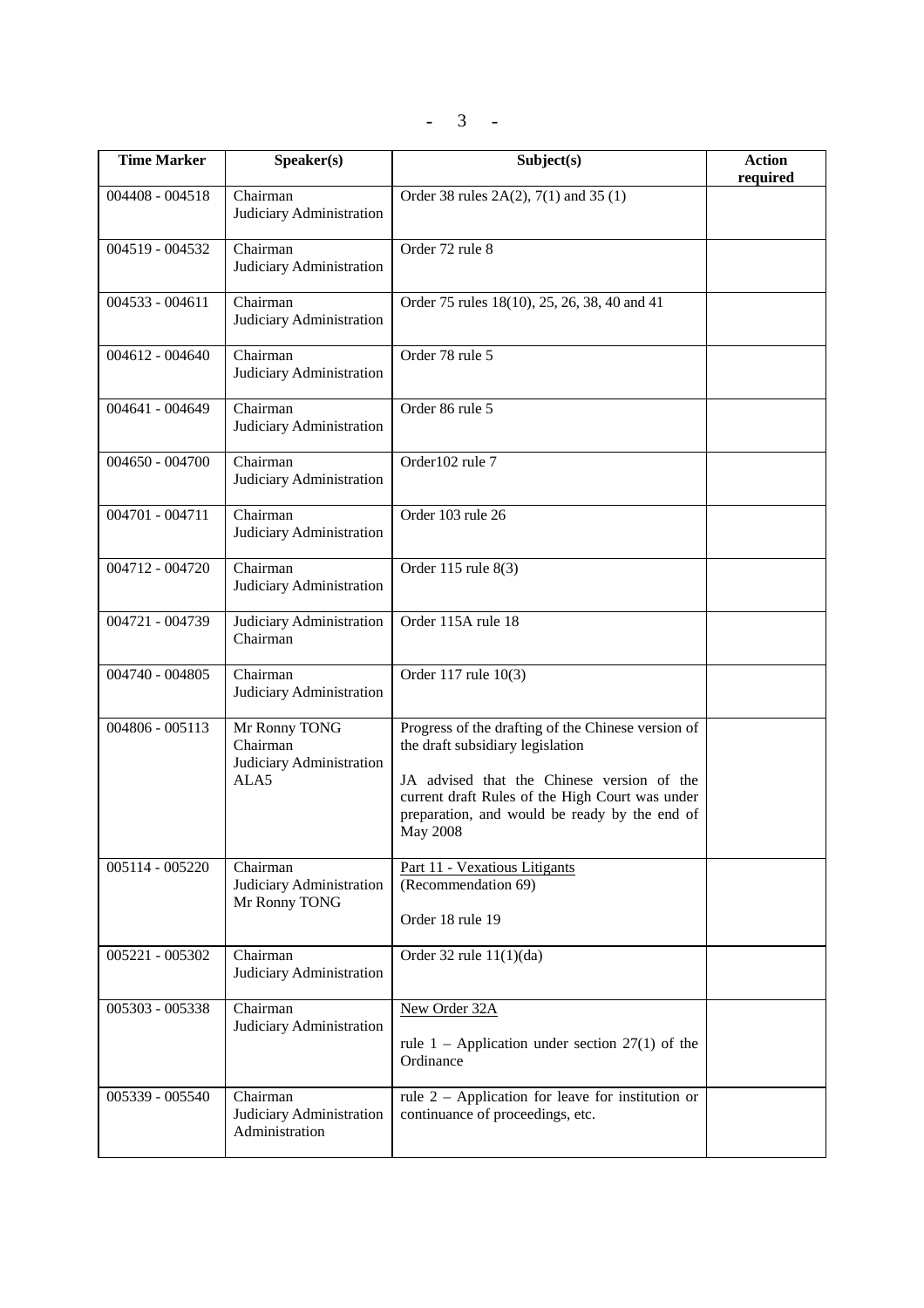| <b>Time Marker</b> | Speaker(s)                                                              | Subject(s)                                                                                                                                                                                                                                                                                                                                                                                                                                                                                                                                                                                                                                                                                                                                                                                                                                                                                                                                                                                                       | <b>Action</b><br>required |
|--------------------|-------------------------------------------------------------------------|------------------------------------------------------------------------------------------------------------------------------------------------------------------------------------------------------------------------------------------------------------------------------------------------------------------------------------------------------------------------------------------------------------------------------------------------------------------------------------------------------------------------------------------------------------------------------------------------------------------------------------------------------------------------------------------------------------------------------------------------------------------------------------------------------------------------------------------------------------------------------------------------------------------------------------------------------------------------------------------------------------------|---------------------------|
| 005541 - 010906    | Chairman<br>Judiciary Administration<br>Mr Ronny TONG<br>Administration | rule 3 - Hearing and determination of<br>application for leave<br>JA/Administration's<br>clarification<br>that<br>an<br>application for<br>leave<br>for<br>institution<br><b>or</b><br>continuance of proceedings under rule 3(1) could<br>be determined by a single judge without a<br>hearing<br>JA/Administration's explanation that -<br>it was envisaged that most of the<br>a.<br>applications made under rule $3(1)$ would<br>be dealt with summarily without a<br>hearing;<br>the rule was designed to ensure that the<br>$\mathbf{b}$ .<br>person against whom the applicant wished<br>to institute or continue proceedings would<br>not be bothered at the leave application<br>stage; and<br>already provided for<br>in<br>the<br>c.<br>as<br>amendments to the primary legislation, an<br>applicant whose application for grant of<br>leave under rule $3(1)$ had been refused<br>could not appeal against the decision<br>unless leave to appeal had been granted<br>by the Court of First Instance |                           |
| 010907 - 011419    | Mr Ronny TONG<br>Administration<br>Chairman<br>Judiciary Administration | Members noted that under the proposed<br>Order 32A rule 1, an application for a vexatious<br>litigant order was to be made by way of<br>originating summons<br>Mr Ronny TONG's view that there should be<br>fast-track procedures for applications made<br>under the rule<br>JA was requested to clarify the mode for<br>commencing proceedings for applications for<br>vexatious litigant orders under the existing and<br>proposed procedures; and consider whether a<br>fast-track procedure should be provided for<br>applications involving little or no factual<br>disputes<br>Scrutiny of Part 11 to be held in abeyance<br>pending the Administration's response on the<br>above                                                                                                                                                                                                                                                                                                                         | JA to follow up           |
| 011420 - 011531    | Chairman<br>Judiciary Administration                                    | Part 12 - Discovery<br>(Recommendations 76, 79 and 80)<br>Order 24<br>rule $7A(3)(a)(b)$ , rule $7A(3A)$                                                                                                                                                                                                                                                                                                                                                                                                                                                                                                                                                                                                                                                                                                                                                                                                                                                                                                         |                           |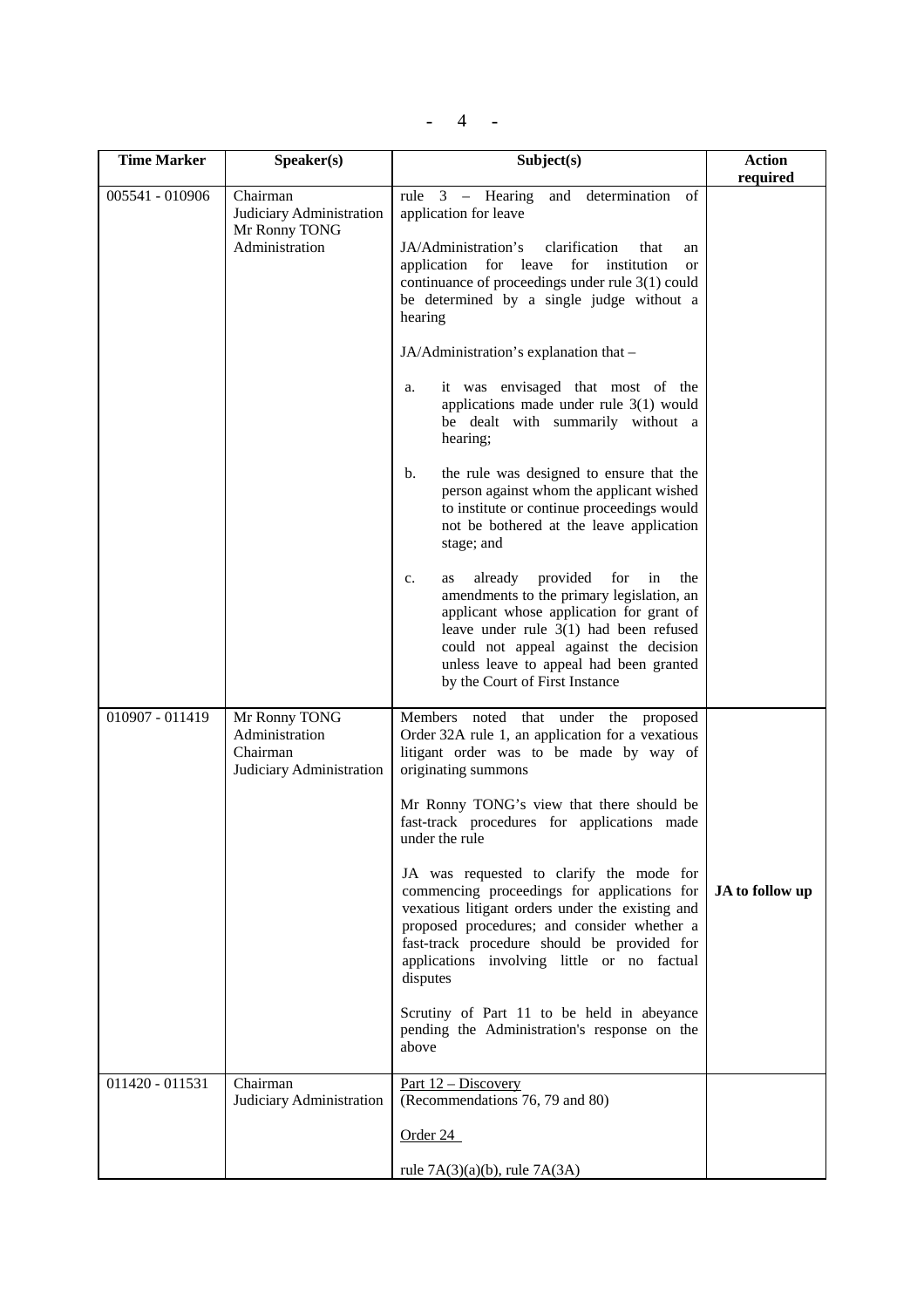| <b>Time Marker</b> | Speaker(s)                                            | Subject(s)                                                                                                                                                                                                                                                                                                                                                    | <b>Action</b><br>required |
|--------------------|-------------------------------------------------------|---------------------------------------------------------------------------------------------------------------------------------------------------------------------------------------------------------------------------------------------------------------------------------------------------------------------------------------------------------------|---------------------------|
| 011532 - 011543    | Chairman<br>Judiciary Administration                  | rule $7A(7)$                                                                                                                                                                                                                                                                                                                                                  |                           |
| 011544 - 011605    | Judiciary Administration<br>Mr Ronny TONG             | rule 8                                                                                                                                                                                                                                                                                                                                                        |                           |
| $011606 - 011725$  | Chairman<br>Judiciary Administration                  | rule 15A                                                                                                                                                                                                                                                                                                                                                      |                           |
| $011726 - 011953$  | Chairman<br>Judiciary Administration                  | <u>Part 13 – Interlocutory Applications</u><br>(Recommendations 83, 85 and 86)<br>Order 32<br>rule 11A                                                                                                                                                                                                                                                        |                           |
| 011954 - 012105    | Chairman<br>Judiciary Administration                  | rule 11B                                                                                                                                                                                                                                                                                                                                                      |                           |
| 012106 - 012140    | Chairman<br>Judiciary Administration                  | rule $11(1)(a)$                                                                                                                                                                                                                                                                                                                                               |                           |
| 012141 - 012323    | Chairman<br>Judiciary Administration                  | Scrutiny of Part 14 (Interlocutory Applications<br>and Summary Assessment of Costs) to be<br>deferred to the next meeting                                                                                                                                                                                                                                     |                           |
| 012324 - 012425    | Chairman<br>Judiciary Administration                  | <u>Part 15 - Wasted Costs</u><br>(Recommendation 94 to 97)<br>Order 62<br>rule $1(1)$                                                                                                                                                                                                                                                                         |                           |
| 012426 - 012540    | Judiciary Administration<br>Chairman                  | rule $8(1)$                                                                                                                                                                                                                                                                                                                                                   |                           |
| 012541 - 012808    | Mr Ronny TONG<br>Chairman<br>Judiciary Administration | definition<br>"legal<br>Discussion<br>of<br>on<br>representative" in Order 62 rule 1(1)<br>JA was requested to clarify the scope of "legal<br>representative" as defined in Order $62$ rule $1(1)$ ,<br>in particular whether it covered ex-legal<br>representatives where a litigant had changed<br>legal representatives in the course of the<br>litigation | JA to follow up           |
| 012809 - 012952    | Chairman                                              | rule $8(2)$ to $(9)$                                                                                                                                                                                                                                                                                                                                          |                           |
| 012953 - 013055    | Chairman                                              | rule 8A                                                                                                                                                                                                                                                                                                                                                       |                           |
| 013056 - 013307    | Chairman<br>Administration<br>Mr Ronny TONG           | rule 8B                                                                                                                                                                                                                                                                                                                                                       |                           |